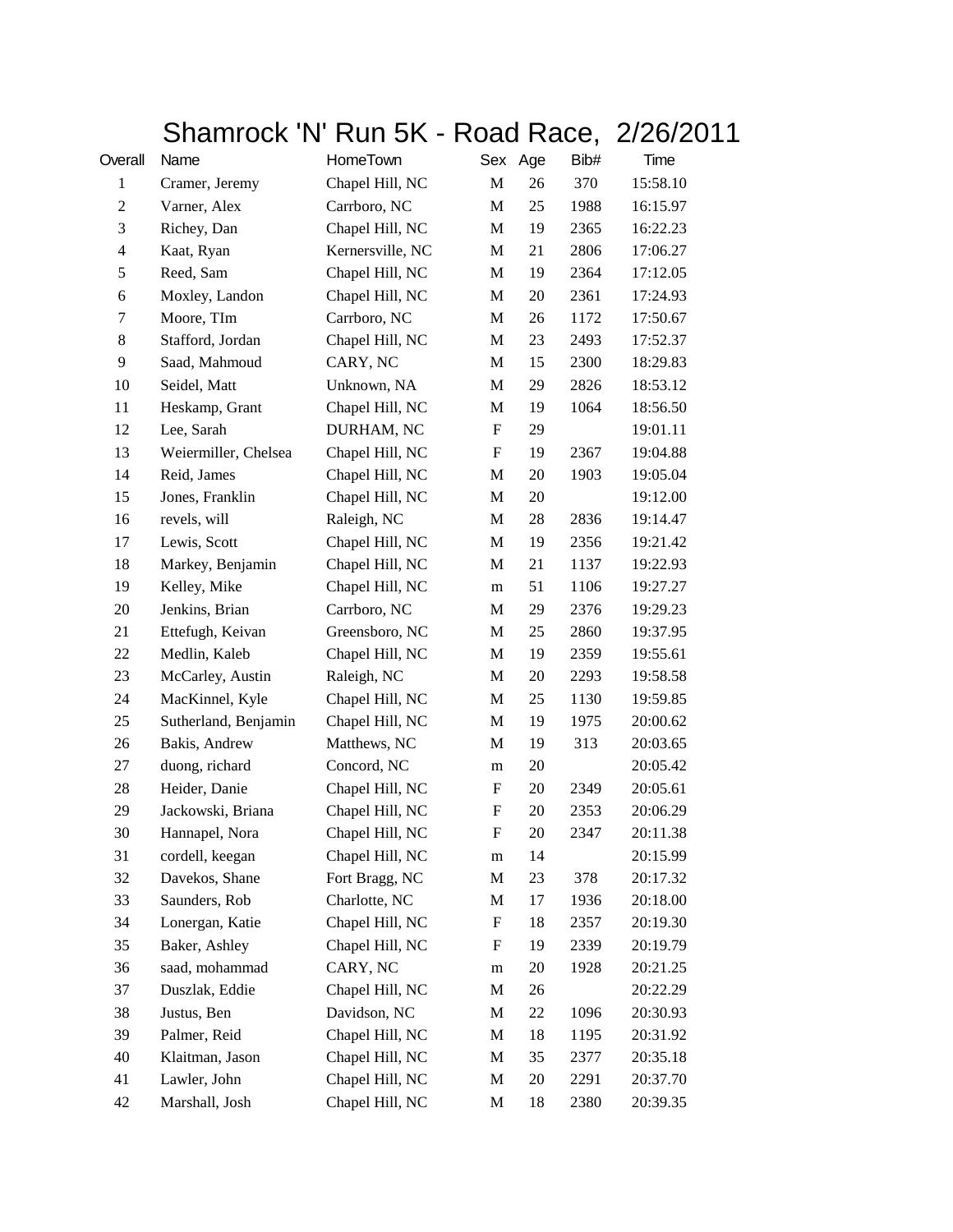| 43 | Wheeler, Nick         | Raleigh, NC        | M                         | 28     | 2000 | 20:44.20 |
|----|-----------------------|--------------------|---------------------------|--------|------|----------|
| 44 | Harris, Charlie       | Chapel Hill, NC    | M                         | 19     | 2348 | 20:46.72 |
| 45 | Halchin, Roger        | Mebane, NC         | M                         | 58     |      | 20:47.72 |
| 46 | Whitney, Brett        | Chapel Hill, NC    | M                         | 22     |      | 20:47.95 |
| 47 | dees, Taylor          | Aberdeen, NC       | m                         | 22     | 2819 | 20:48.22 |
| 48 | padgett, joey         | Atlanta, GA        | m                         | 19     | 2857 | 20:48.61 |
| 49 | Cunningham, Jennie    | Southern Pines, NC | F                         | 16     |      | 20:49.34 |
| 50 | Hall, Kyle            | Fort Bragg, NC     | M                         | 23     | 1044 | 20:49.51 |
| 51 | procftor, zach        | Chapel Hill, NC    | m                         | 18     | 2847 | 20:58.63 |
| 52 | Vrnak, John           | Carrboro, NC       | M                         | 25     | 2304 | 21:01.40 |
| 53 | Hutcheson, Burke      | DURHAM, NC         | M                         | 43     | 2867 | 21:04.30 |
| 54 | Yokeley, William      | Chapel Hill, NC    | M                         | 18     | 2274 | 21:05.74 |
| 55 | Brewner, Sosh         | Durham, NC         | M                         | 49     | 2802 | 21:09.17 |
| 56 | Egan, Ryan            | Chapel Hill, NC    | M                         | 23     | 1001 | 21:15.99 |
| 57 | Salo, Daniel          | Raleigh, NC        | M                         | 18     | 1930 | 21:17.64 |
| 58 | Slydel, Chris         | Holly Springs, NC  | M                         | 49     | 1954 | 21:19.79 |
| 59 | Couper, Rietta        | Chapel Hill, NC    | F                         | 52     | 368  | 21:20.00 |
| 60 | Saunders, Tim         | Charlotte, NC      | M                         | 55     | 1937 | 21:20.87 |
| 61 | Bowen, Ganna          | Chapel Hill, NC    | $\boldsymbol{\mathrm{F}}$ | 19     | 2340 | 21:21.41 |
| 62 | Hofmann, Heather      | Chapel Hill, NC    | F                         | 21     | 2350 | 21:21.52 |
| 63 | Singletary, Robert    | Winston-Salem, NC  | M                         | $20\,$ | 1952 | 21:21.54 |
| 64 | Horne, Meredith       | Chapel Hill, NC    | F                         | 35     |      | 21:23.35 |
| 65 | Gentry, Austin        | High Point, NC     | M                         | 19     | 1020 | 21:24.36 |
| 66 | Dragonette, Christine | CARY, NC           | $\boldsymbol{\mathrm{F}}$ | 20     | 394  | 21:24.74 |
| 67 | Reid, Thomas          | Chapel Hill, NC    | M                         | 24     | 1904 | 21:32.26 |
| 68 | Eudy, Anne            | Chapel Hill, NC    | $\boldsymbol{\mathrm{F}}$ | 22     | 1004 | 21:32.77 |
| 69 | Stevens, Trenton      | Chapel Hill, NC    | M                         | 23     | 1964 | 21:32.86 |
| 70 | McCaul, Mack          | Chapel Hill, NC    | M                         | 19     | 1144 | 21:42.20 |
| 71 | Cooper, Justin        | Durham, NC         | M                         | 26     | 365  | 21:42.68 |
| 72 | Giduz, Tom            | Chapel Hill, NC    | M                         | 53     |      | 21:43.75 |
| 73 | Feingold, Steven      | Raleigh, NC        | M                         | 23     | 1006 | 21:48.07 |
| 74 | Summerlin-Long, Jeff  | Chapel Hill, NC    | M                         | 36     | 2387 | 21:49.28 |
| 75 | Baddour, Helen        | Raleigh, NC        | $\boldsymbol{\mathrm{F}}$ | 22     | 312  | 21:49.37 |
| 76 | Thompson, Ben         | Chapel Hill, NC    | M                         | 22     | 2302 | 21:49.90 |
| 77 | Portner, Daniel       | Chapel Hill, NC    | M                         | 19     | 2363 | 21:54.49 |
| 78 | Tugman, Andrew        | Chapel Hill, NC    | M                         | 18     | 2389 | 21:58.51 |
| 79 | Straub, Erik          | Chapel Hill, NC    | M                         | 21     | 1966 | 21:59.04 |
| 80 | Harrison, Matt        | Unknown, NA        | M                         | $20\,$ | 2864 | 22:00.26 |
| 81 | mitchell, luc         | Chapel Hill, NC    | ${\rm m}$                 | 20     | 2835 | 22:03.93 |
| 82 | Davis, Kelsey         | Chapel Hill, NC    | $\boldsymbol{\mathrm{F}}$ | 18     | 2343 | 22:04.84 |
| 83 | Garcia, Eduardo       | Garner, NC         | M                         | 21     | 1018 | 22:05.33 |
| 84 | Cross, Chad           | Chapel Hill, NC    | M                         | 26     | 2370 | 22:05.94 |
| 85 | Cordell, Greg         | Chapel Hill, NC    | M                         | 50     |      | 22:08.03 |
| 86 | Gerdon, Rebecca       | Chapel Hill, NC    | $\boldsymbol{\mathrm{F}}$ | 19     | 2332 | 22:08.21 |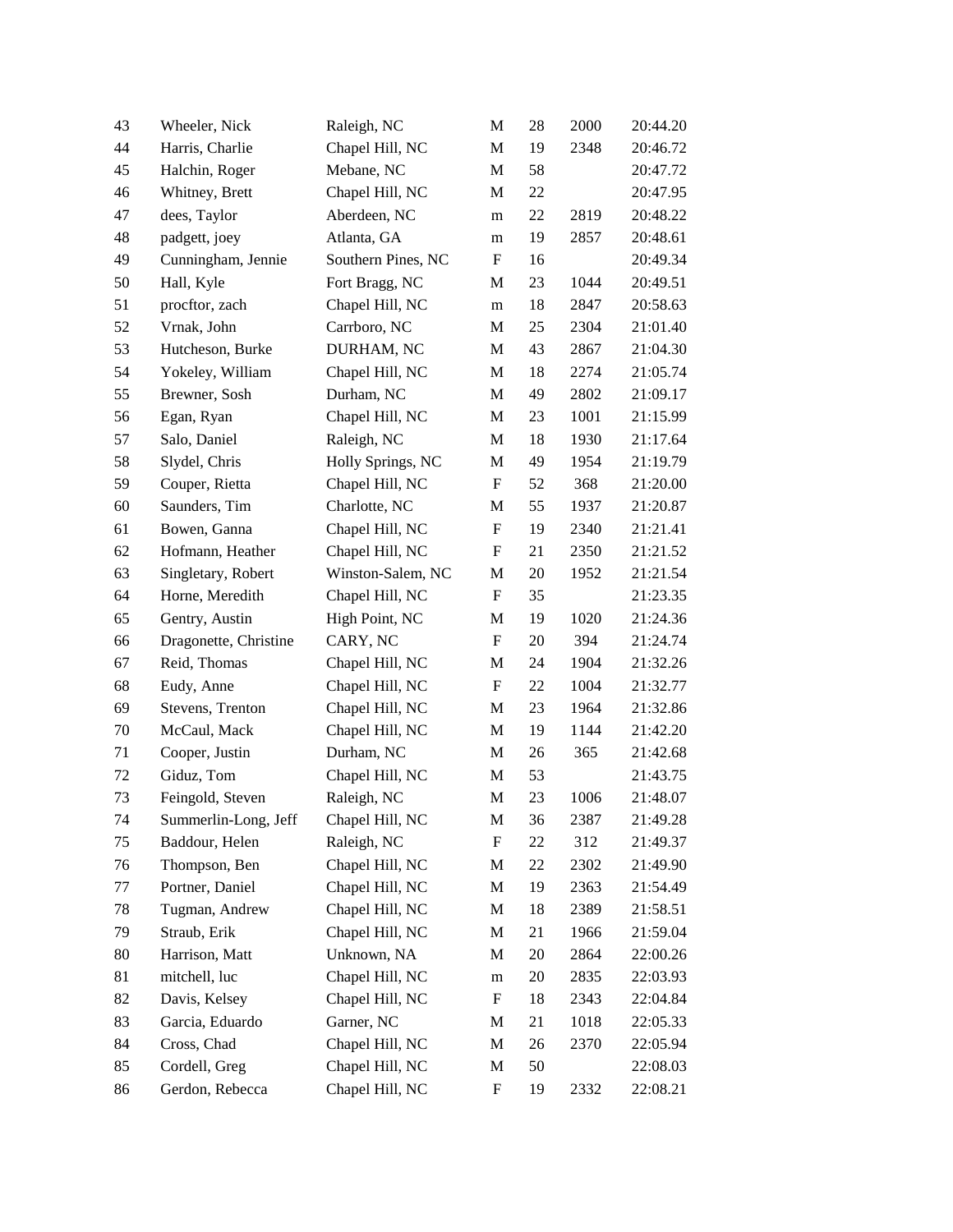| 87  | Puente, Edgard     | Chapel Hill, NC   | M                         | 21     | 1897 | 22:08.84 |
|-----|--------------------|-------------------|---------------------------|--------|------|----------|
| 88  | Leik, Emily        | Chapel Hill, NC   | F                         | 22     | 1117 | 22:09.00 |
| 89  | Shaw, Austin       | Chapel Hill, NC   | M                         | 19     | 1946 | 22:14.32 |
| 90  | Brader, Thomas     | Chapel Hill, NC   | M                         | 19     | 331  | 22:15.71 |
| 91  | Shaffner, Charles  | Charlotte, NC     | M                         | 18     | 1944 | 22:16.93 |
| 92  | Clawater, Jean     | Chapel Hill, NC   | $\boldsymbol{\mathrm{F}}$ | 26     | 2368 | 22:17.74 |
| 93  | Rees, John         | Chapel Hill, NC   | M                         | 51     | 1901 | 22:19.01 |
| 94  | Husen, Spencer     | Hillsborough, NC  | M                         | 13     | 2804 | 22:22.46 |
| 95  | Habegger, Martha   | Chapel Hill, NC   | $\boldsymbol{\mathrm{F}}$ | 25     | 2828 | 22:24.26 |
| 96  | Kohn, Zachariah    | Durham, NC        | M                         | 34     | 2378 | 22:28.61 |
| 97  | Edwards, Gerald    | Chapel Hill, NC   | M                         | $20\,$ | 2286 | 22:28.86 |
| 98  | Giordano, Michael  | Unknown, NA       | M                         | 20     | 2878 | 22:29.00 |
| 99  | mccraw, andrew     | Kernersville, NC  | M                         | 24     | 2321 | 22:29.49 |
| 100 | Lewis, Patrick     | Chapel Hill, NC   | M                         | 19     | 1118 | 22:29.86 |
| 101 | Moore, Barry       | Novi, MI          | M                         | 57     | 1170 | 22:31.98 |
| 102 | Brewer, Abigail    | Chapel Hill, NC   | F                         | 18     | 2341 | 22:37.03 |
| 103 | Ross, Lindsay      | Unknown, NA       | F                         | 20     | 2855 | 22:38.68 |
| 104 | Grimball, Francis  | Mt. Pleasant, SC  | $\boldsymbol{F}$          | 17     | 1034 | 22:39.01 |
| 105 | Irwin, Dorothy     | Chapel Hill, NC   | $\boldsymbol{F}$          | 19     | 2352 | 22:42.55 |
| 106 | charles, lora      | DURHAM, NC        | F                         | 39     | 350  | 22:48.36 |
| 107 | bennett, robert    | Unknown, NA       | M                         | 21     | 2823 | 22:48.86 |
| 108 | Baldwin, Lane      | Chapel Hill, NC   | F                         | 22     | 314  | 22:50.89 |
| 109 | Allan, Mike        | Chapel Hill, NC   | M                         | 19     | 305  | 22:51.60 |
| 110 | Melton, William    | Monroe, NC        | M                         | 20     | 2294 | 22:51.83 |
| 111 | Podrasky, jay      | medina, OH        | M                         | 25     | 1891 | 22:52.05 |
| 112 | Glish, Brian       | Chapel Hill, NC   | M                         | 23     | 1022 | 22:54.74 |
| 113 | Mosteller, Kaitlyn | Chapel Hill, NC   | $\boldsymbol{\mathrm{F}}$ | 18     | 2360 | 22:55.81 |
| 114 | Kainz, James       | Durham, NC        | M                         | 43     | 1098 | 23:03.97 |
| 115 | Kutrow, Brad       | Charlotte, NC     | M                         | 51     | 2830 | 23:06.56 |
| 116 | husen, jeffrey     | Hillsborough, NC  | m                         | 47     | 2805 | 23:10.62 |
| 117 | Davies, Erik       | Chapel Hill, NC   | M                         | 21     | 2879 | 23:12.58 |
| 118 | Darsie, Paul       | Chapel Hill, NC   | M                         | 20     | 377  | 23:14.87 |
| 119 | Hill, Matthew      | Raleigh, NC       | m                         | 33     | 1070 | 23:16.48 |
| 120 | Douthit, Daniel    | Chapel Hill, NC   | M                         | 23     |      | 23:16.73 |
| 121 | Secker, Thomas     | Chapel Hill, NC   | M                         | 21     | 2325 | 23:17.43 |
| 122 | Dickson, Kate      | Chapel Hill, NC   | $\boldsymbol{\mathrm{F}}$ | 21     | 2344 | 23:19.52 |
| 123 | MINTON, gina       | Raleigh, NC       | $\boldsymbol{F}$          | 48     | 1165 | 23:22.28 |
| 124 | Wynkoop, Katherine | Winston-Salem, NC | $\boldsymbol{F}$          | 20     | 2272 | 23:23.85 |
| 125 | Kayye, Gary        | Chapel Hill, NC   | M                         | 45     | 1101 | 23:26.79 |
| 126 | Bifulco, Gerard    | Chapel Hill, NC   | M                         | 21     | 324  | 23:27.32 |
| 127 | Dickey, Ryan       | Chapel Hill, NC   | M                         | 20     | 389  | 23:27.44 |
| 128 | Wodell, Travis     | Holly Springs, NC | M                         | 29     | 2497 | 23:30.99 |
| 129 | Tomasic, Patrick   | Durham, NC        | M                         | 13     | 1981 | 23:31.83 |
| 130 | Dent, Jenny        | Lake Bluff, IL    | $\boldsymbol{\mathrm{F}}$ | 20     | 387  | 23:32.89 |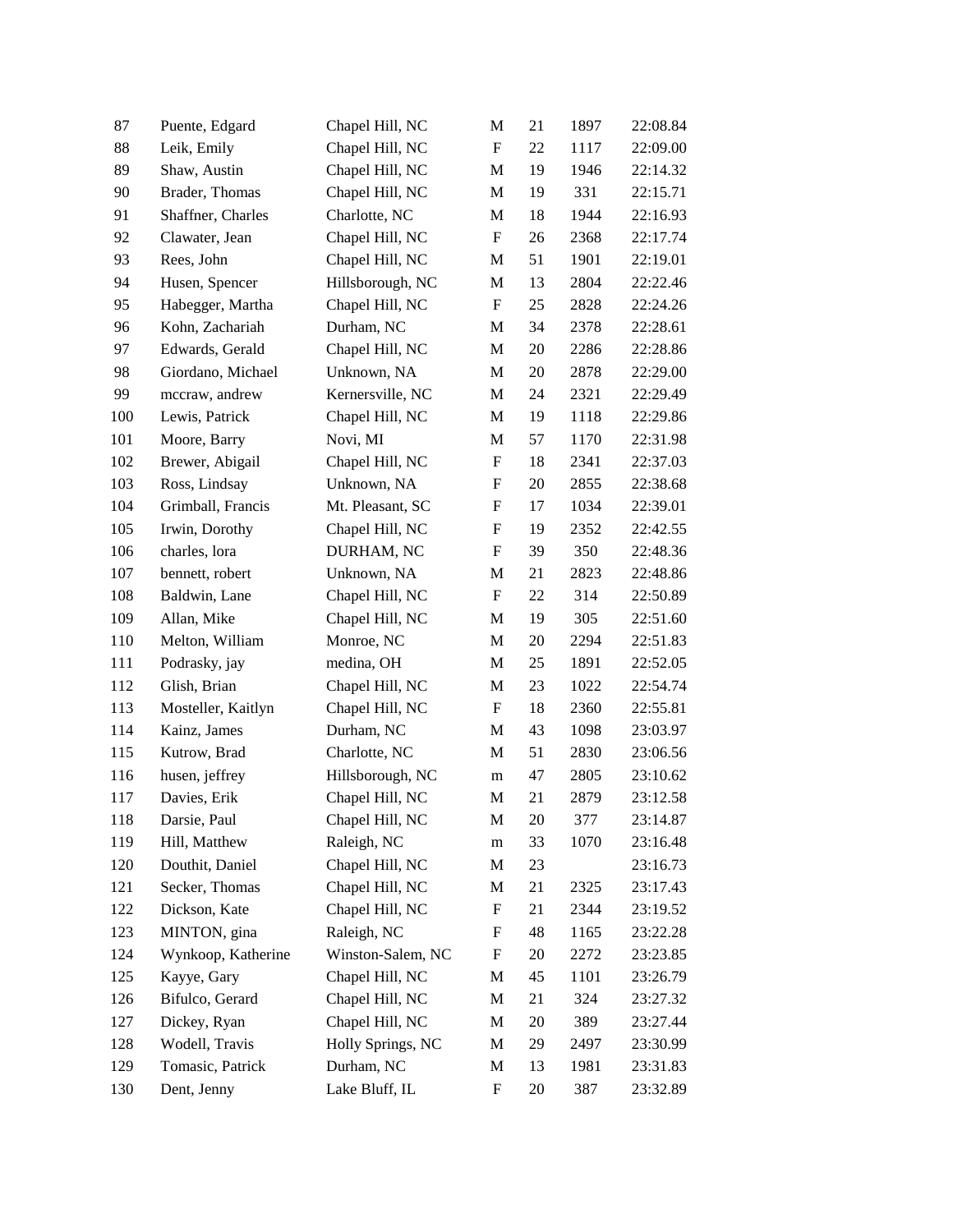| 131 | Rose, Don             | Chapel Hill, NC   | M                         | 45 | 2812 | 23:34.85 |
|-----|-----------------------|-------------------|---------------------------|----|------|----------|
| 132 | Furlong, Emmet        | DURHAM, NC        | M                         | 41 | 2817 | 23:36.46 |
| 133 | Merritt, Gabrielle    | Elon, NC          | $\boldsymbol{\mathrm{F}}$ | 16 | 2863 | 23:36.83 |
| 134 | Dicus, Ellen          | Topeka, KS        | F                         | 20 | 392  | 23:37.41 |
| 135 | Spillane, Sara        | CARY, NC          | F                         | 21 |      | 23:37.92 |
| 136 | Benson, Shelby        | Chapel Hill, NC   | $\boldsymbol{\mathrm{F}}$ | 19 |      | 23:38.15 |
| 137 | DeSue, John           | Chapel Hill, NC   | M                         | 41 | 388  | 23:38.59 |
| 138 | Wallace, Mary         | Chapel Hill, NC   | $\boldsymbol{\mathrm{F}}$ | 20 | 1995 | 23:40.78 |
| 139 | MARTIN, JACOB         | Chapel Hill, NC   | M                         | 20 | 1139 | 23:41.04 |
| 140 | Ettefagh, Kate        | Greensboro, NC    | $\boldsymbol{\mathrm{F}}$ | 25 | 2838 | 23:42.49 |
| 141 | Cook, Meredith        | Chapel Hill, NC   | $\boldsymbol{F}$          | 18 | 363  | 23:45.27 |
| 142 | Smith, Tim            | Hillsborough, NC  | M                         | 50 | 1960 | 23:45.33 |
| 143 | Sullivan, Lauren      | Chapel Hill, NC   | $\boldsymbol{\mathrm{F}}$ | 20 | 1973 | 23:45.60 |
| 144 | Kaat, Jessica         | Kernersville, NC  | $\boldsymbol{F}$          | 18 |      | 23:52.67 |
| 145 | Barber, Drew          | Chapel Hill, NC   | M                         | 23 | 315  | 23:53.70 |
| 146 | Locke, Elizabeth      | charlotte, nc     | $\boldsymbol{\mathrm{F}}$ | 21 | 2856 | 23:54.10 |
| 147 | Billings, Timothy     | Chapel Hill, NC   | M                         | 26 | 326  | 23:54.99 |
| 148 | Mousavi, Seyed-Hassan | Raleigh, NC       | M                         | 21 | 1173 | 23:58.92 |
| 149 | Rooney, Kyle          | DURHAM, NC        | M                         | 23 | 1922 | 24:04.89 |
| 150 | Cappellari, Elizabeth | Winston Salem, NC | $\boldsymbol{F}$          | 19 | 348  | 24:05.11 |
| 151 | Childs, Meghan        | Chapel Hill, NC   | F                         | 21 | 352  | 24:06.47 |
| 152 | Norris, Jeff          | Winston-Salem, NC | M                         | 49 | 1179 | 24:06.56 |
| 153 | Armstrong, Alyse      | Chapel Hill, NC   | $\boldsymbol{\mathrm{F}}$ | 20 | 309  | 24:06.98 |
| 154 | Antonio, Joseph       | Atlanta, GA       | M                         | 27 |      | 24:07.17 |
| 155 | Hanby, Dave           | Cornelius, NC     | M                         | 50 | 1047 | 24:07.97 |
| 156 | Strickler, Nate       | Chambersburg, PA  | M                         | 22 | 1968 | 24:08.62 |
| 157 | Sullivan, Kevin       | Raleigh, NC       | M                         | 46 | 1972 | 24:10.48 |
| 158 | Saundes, Ben          | Chapel Hill, NC   | M                         | 18 | 1938 | 24:10.66 |
| 159 | Davis, Clay           | Chapel Hill, NC   | M                         | 18 |      | 24:13.74 |
| 160 | verdi, anna           | Unknown, NA       | $\mathbf f$               | 19 |      | 24:15.22 |
| 161 | May, Natalie          | Chapel Hill, NC   | $\boldsymbol{\mathrm{F}}$ | 31 | 2292 | 24:18.82 |
| 162 | Yavorski, Andrew      | Charlotte, NC     | M                         | 20 | 2273 | 24:20.84 |
| 163 | Anderson, Thomas      | Garner, NC        | M                         | 62 | 308  | 24:21.29 |
| 164 | Mencarini, Cathy      | Durham, NC        | U                         | 46 | 2803 | 24:21.45 |
| 165 | Russell, Brian        | Raleigh, NC       | M                         | 52 | 1926 | 24:22.23 |
| 166 | Caley, Booth          | Chapel Hill, NC   | $\boldsymbol{F}$          | 21 |      | 24:24.57 |
| 167 | Rick, Lawrence        | Chapel Hill, NC   | M                         | 22 |      | 24:24.72 |
| 168 | Skrabal, Joseph       | Wilmington, NC    | M                         | 19 | 1953 | 24:25.10 |
| 169 | Dickinson, Rachel     | Oak Ridge, NC     | $\boldsymbol{F}$          | 18 | 390  | 24:26.46 |
| 170 | Walters, Bob          | Hickory, NC       | M                         | 53 | 1996 | 24:27.65 |
| 171 | Nason, James          | rock hill, SC     | M                         | 23 | 1174 | 24:29.26 |
| 172 | Travers, Charles      | Durham, NC        | M                         | 49 | 2843 | 24:31.98 |
| 173 | Efird, Alexandra      | Chapel Hill, NC   | F                         | 22 | 400  | 24:34.41 |
| 174 | Malek, Paula          | Chapel Hill, NC   | F                         | 48 |      | 24:38.75 |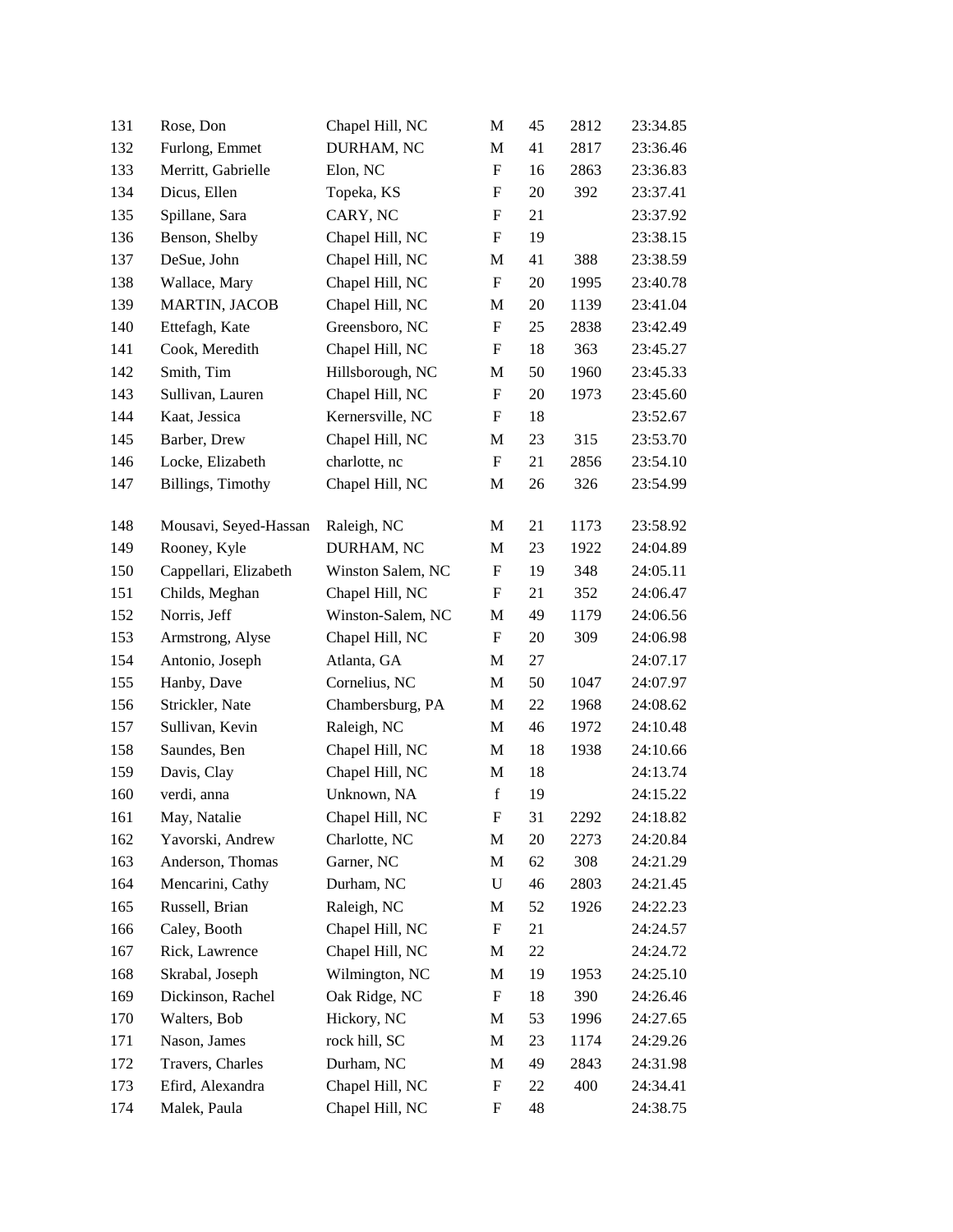| 175     | Phillips, Thomas                         | Hillsborough, NC | M                         | 44 | 2846 | 24:39.14 |
|---------|------------------------------------------|------------------|---------------------------|----|------|----------|
| 176     | Merritt, Savannah                        | Sanford, NC      | $\boldsymbol{\mathrm{F}}$ | 16 | 2814 | 24:45.32 |
| 177     | Sandwith, Michael                        | Chapel Hill, NC  | M                         | 23 | 1935 | 24:47.35 |
| 178     | Bishop, Asley                            | Carrboro, NC     | $\boldsymbol{\mathrm{F}}$ | 34 | 2848 | 24:47.44 |
| 179     | dibble, alex                             | Chapel Hill, NC  | $\mathbf f$               | 18 | 2858 | 24:47.54 |
| 180     | borden, melissa                          | Chapel Hill, NC  | $\mathbf f$               | 18 | 2336 | 24:47.57 |
| 181     | McCloy, Morgan                           | Chapel Hill, NC  | F                         | 18 | 2358 | 24:47.85 |
| 182     | Rider, Aimee                             | Chapel Hill, NC  | F                         | 20 | 2366 | 24:50.04 |
| 183     | Chase, Rhea                              | DURHAM, NC       | $\mathbf F$               | 31 | 351  | 24:51.80 |
| 184     | Uthe, CJ                                 | Greensboro, NC   | M                         | 20 | 2303 | 24:54.39 |
| 185     | Gaskins, William                         | Charlotte, NC    | M                         | 19 | 2288 | 24:54.78 |
| 186     | Mielke, Melissa                          | Chapel Hill, NC  | F                         | 20 | 1161 | 24:59.85 |
| 187     | Davis, Camille                           | Chapel Hill, NC  | F                         | 19 | 381  | 25:00.10 |
| 188     | Williams, Andrew                         | Unknown, NA      | $\mathbf F$               | 20 | 2872 | 25:00.68 |
| 189     | Ginn, Daniel                             | Huntersville, NC | M                         | 19 | 2314 | 25:00.90 |
| 190     | Allen, George                            | Raleigh, NC      | M                         | 49 | 307  | 25:01.18 |
| 191     | Dees, Donald                             | Aberdeen, NC     | M                         | 48 | 2818 | 25:01.44 |
| 192     | Dennis, Graham                           | Raleigh, NC      | M                         | 19 | 386  | 25:02.31 |
| 193     | McGrath, Erin                            | Chapel Hill, NC  | $\boldsymbol{F}$          | 20 | 1148 | 25:02.37 |
| 194     | Pass, Doug                               | Swampscott, MA   | M                         | 20 |      | 25:04.69 |
| 195     | mcneill, brad                            | Unknown, NA      | m                         | 22 | 2853 | 25:05.88 |
| 196     | Tullo, John                              | Chapel Hill, NC  | M                         | 53 | 2390 | 25:06.84 |
| 197     | Noe, Larry                               | Chapel Hill, NC  | M                         | 51 | 2381 | 25:07.06 |
| 198     | Sarratt, Wendy                           | Chapel Hill, NC  | $\boldsymbol{F}$          | 38 | 2384 | 25:08.39 |
| 199     | Bouchon, Abby                            | Unknown, NA      | $\mathbf U$               | 20 |      | 25:10.87 |
| 200     | Peterson, Elizabeth (Betsy Knoxville, TN |                  | F                         | 19 | 1887 | 25:10.88 |
| 201     | Wilson, Kate                             | Charlotte, NC    | F                         | 19 | 2850 | 25:12.15 |
| 202     | Owen, Alex                               | Chapel Hill, NC  | M                         | 21 |      | 25:12.80 |
| 203     | Puleo, Blair                             | Chapel Hill, NC  | F                         | 18 | 1898 | 25:13.70 |
| 204     | Weston, Jacbo                            | Raleigh, NC      | M                         | 34 | 2811 | 25:14.90 |
| $205\,$ | Padykula, David                          | Mooresville, NC  | M                         | 21 | 1194 | 25:15.58 |
| 206     | Ricks, Jen                               | Raleigh, NC      | F                         | 20 | 2299 | 25:16.32 |
| 207     | Hollon, Hannah                           | Mt. Pleasant, SC | $\mathbf F$               | 17 | 1078 | 25:18.11 |
| 208     | Graham, Pete                             | Chapel Hill, NC  | M                         | 22 | 1027 | 25:19.34 |
| 209     | Winchell, Christian                      | Raleigh, NC      | M                         | 31 | 2267 | 25:23.51 |
| 210     | Marshall, David                          | Chapel Hill, NC  | M                         | 20 | 1138 | 25:25.02 |
| 211     | Sandison, Katie                          | Carrboro, NC     | F                         | 21 | 1934 | 25:27.15 |
| 212     | Retana, Gabriel                          | Chapel Hill, NC  | M                         | 21 |      | 25:29.89 |
| 213     | Grissom, Robin                           | Chapel Hill, NC  | F                         | 12 | 1037 | 25:30.40 |
| 214     | Ruhl, John                               | Asheville, NC    | M                         | 19 | 1924 | 25:32.48 |
| 215     | Hicks, Michelle                          | Chapel Hill, NC  | F                         | 20 | 2852 | 25:32.76 |
| 216     | Allen, Blake                             | Chapel Hill, NC  | F                         | 30 | 306  | 25:33.34 |
| 217     | Wipper, Landis                           | Chapel Hill, NC  | F                         | 13 | 2269 | 25:33.60 |
| 218     | Hernandez, Jillian                       | Chapel Hill, NC  | F                         | 20 | 1063 | 25:37.68 |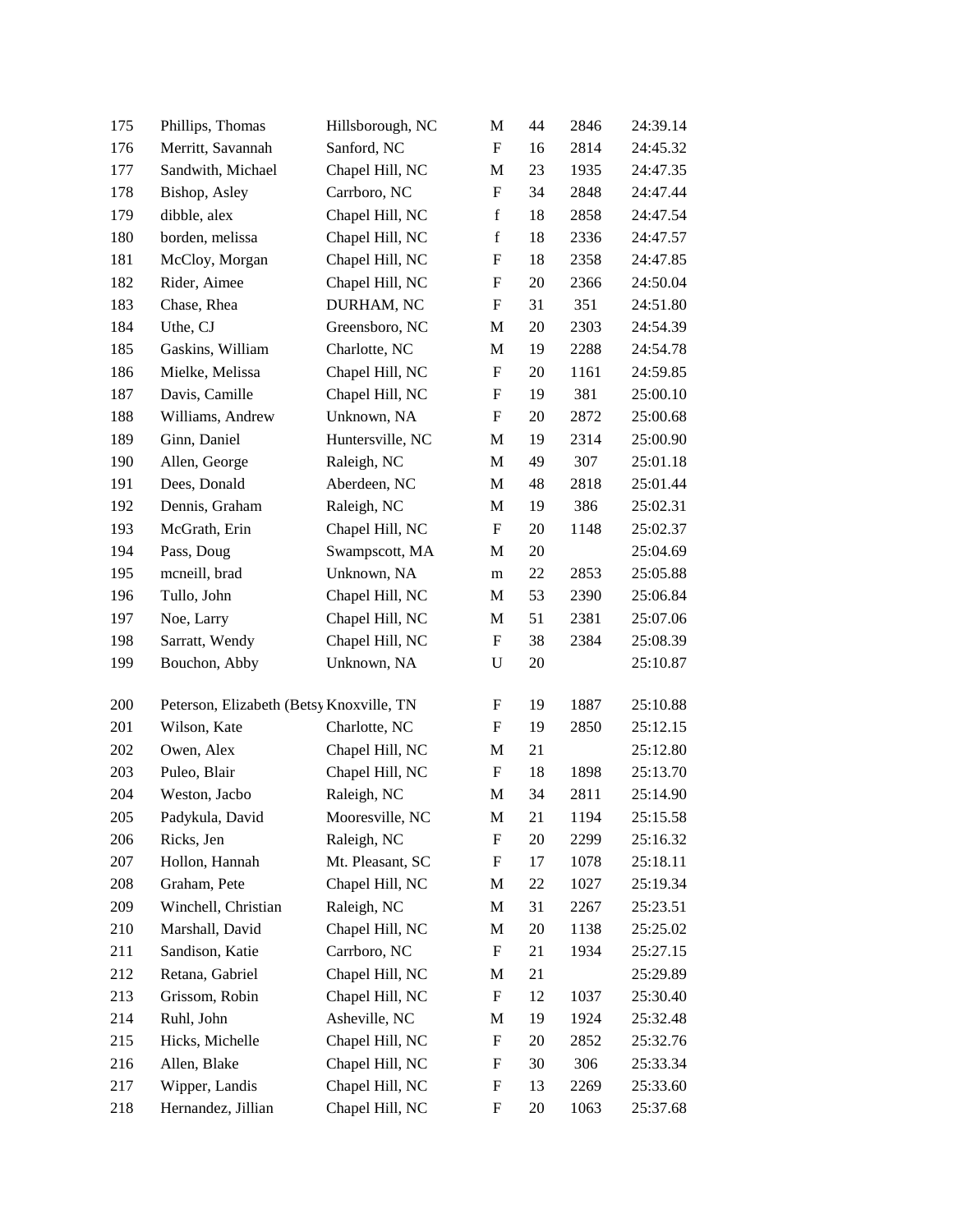| 219 | Wahlers, Kasi      | Hillsborough, NC  | $\boldsymbol{\mathrm{F}}$ | 18 | 1994 | 25:38.70 |
|-----|--------------------|-------------------|---------------------------|----|------|----------|
| 220 | Corbitt, Matt      | Chapel Hill, NC   | M                         | 20 | 366  | 25:38.72 |
| 221 | Blaine, Kelsey     | Chapel Hill, NC   | $\boldsymbol{\mathrm{F}}$ | 20 | 329  | 25:42.67 |
| 222 | Shah, Xitij        | Raleigh, NC       | M                         | 25 | 1945 | 25:44.38 |
| 223 | Tria, Andy         | Chapel Hill, NC   | M                         | 21 |      | 25:44.99 |
| 224 | Jennings, Julie    | Chapel Hill, NC   | $\boldsymbol{\mathrm{F}}$ | 45 | 1085 | 25:47.49 |
| 225 | Martin, Rebecca    | Winston Salem, NC | F                         | 18 |      | 25:48.07 |
| 226 | Neilson, Blakely   | Unknown, NA       | $\boldsymbol{\mathrm{F}}$ | 16 | 2865 | 25:50.41 |
| 227 | Brannan, Wyatt     | Raleigh, NC       | M                         | 49 | 334  | 25:52.09 |
| 228 | Hammond, Drew      | Chapel Hill, NC   | M                         | 21 | 1045 | 25:55.11 |
| 229 | Weddle, Taylor     | Chapel Hill, NC   | M                         | 21 |      | 25:56.69 |
| 230 | Dozier, Joanna     | Chapel Hill, NC   | F                         | 20 |      | 25:59.10 |
| 231 | Harris, Christina  | Chapel Hill, NC   | F                         | 41 | 2484 | 25:59.81 |
| 232 | Atchison, Greg     | Chapel Hill, NC   | M                         | 55 | 311  | 26:03.64 |
| 233 | Fleishman, Hannah  | Chapel Hill, NC   | $\mathbf F$               | 20 | 2345 | 26:03.90 |
| 234 | Johnson, Tess      | Chapel Hill, NC   | $\boldsymbol{F}$          | 12 | 1089 | 26:04.13 |
| 235 | Holland, Dixon     | Greensboro, NC    | M                         | 16 | 1075 | 26:08.87 |
| 236 | Brennan, Moss      | Durham, NC        | M                         | 12 | 335  | 26:10.33 |
| 237 | Otranto, Theresa   | Raleigh, NC       | $\mathbf F$               | 24 | 1192 | 26:10.38 |
| 238 | Pavliv, Danielle   | Chapel Hill, NC   | $\mathbf F$               | 20 | 1196 | 26:15.80 |
| 239 | Condron, Kristen   | Chapel Hill, NC   | $\boldsymbol{F}$          | 24 | 361  | 26:17.24 |
| 240 | Pavliv, Leo        | Cary, NC          | M                         | 50 | 1197 | 26:17.67 |
| 241 | Kantarakias, Lilly | Chapel Hill, NC   | $\boldsymbol{\mathrm{F}}$ | 21 | 2868 | 26:19.32 |
| 242 | Hasbrouck, Matthew | Chapel Hill, NC   | M                         | 28 | 1057 | 26:21.93 |
| 243 | Crume, Richard     | Chapel Hill, NC   | M                         | 58 | 2371 | 26:22.82 |
| 244 | Berridge, Brian    | Raleigh, NC       | M                         | 48 | 323  | 26:23.45 |
| 245 | Zendel, Joel       | Winston Salem, NC | M                         | 27 | 2827 | 26:24.07 |
| 246 | Haines, Julia      | Chapel Hill, NC   | F                         | 14 | 2486 | 26:25.36 |
| 247 | Wipper, Dennis     | Chapel Hill, NC   | M                         | 56 | 2268 | 26:25.79 |
| 248 | Sousa, Kelley      | Chapel Hill, NC   | $\mathbf F$               | 20 |      | 26:25.90 |
| 249 | LUCAS, CAROL       | greensboro, NC    | F                         | 49 | 1123 | 26:26.81 |
| 250 | McHugh, Kerri      | Elon, NC          | F                         | 21 | 2842 | 26:27.22 |
| 251 | Hoffman, Lindsay   | Cary, NC          | F                         | 19 | 1073 | 26:28.18 |
| 252 | love, emily        | Chapel Hill, NC   | $\mathbf f$               | 19 | 2335 | 26:28.30 |
| 253 | Cartmell, Katie    | Chapel Hill, NC   | $\boldsymbol{F}$          | 26 |      | 26:28.96 |
| 254 | Farber, Samuel     | Charlotte, NC     | M                         | 21 | 2373 | 26:29.55 |
| 255 | Portwood, John     | Chapel Hill, NC   | F                         | 14 | 1893 | 26:30.70 |
| 256 | Fletcher, Brenda   | Morrisville, NC   | F                         | 43 | 1010 | 26:32.50 |
| 257 | Sullivan, Katie    | Raleigh, NC       | F                         | 16 | 1971 | 26:34.68 |
| 258 | Nutter, Katherine  | Chapel Hill, NC   | F                         | 21 | 2382 | 26:37.59 |
| 259 | Odom, Brittany     | Chapel Hill, NC   | $\boldsymbol{F}$          | 21 |      | 26:37.62 |
| 260 | Driscoll, Bill Jr. | Unknown, NA       | M                         | 27 | 2810 | 26:39.82 |
| 261 | harrison, grant    | Troy, NC          | m                         | 20 | 1054 | 26:40.18 |
| 262 | Hester, Austin     | Chapel Hill, NC   | F                         | 23 | 2290 | 26:41.11 |
|     |                    |                   |                           |    |      |          |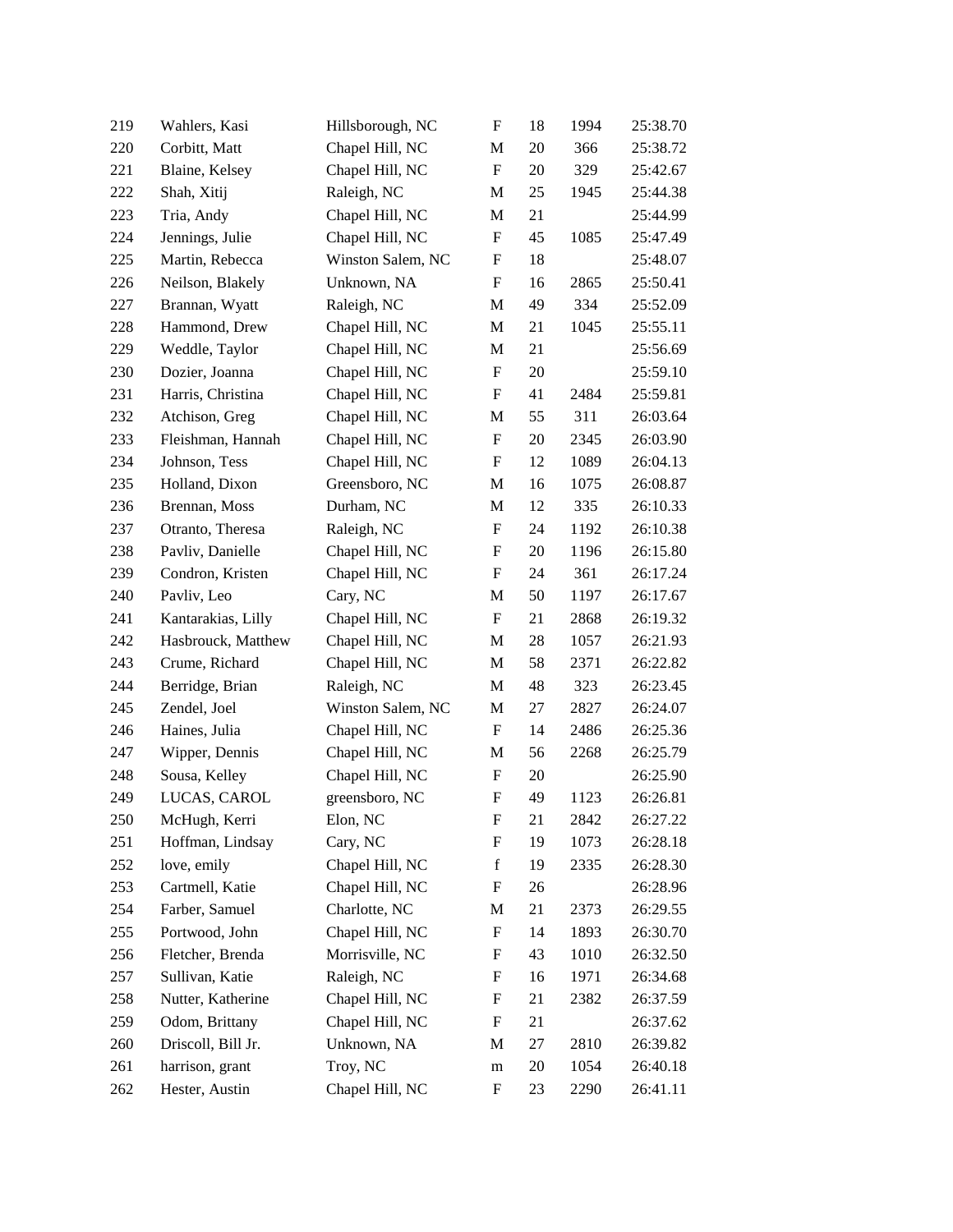| 263 | Hauser, Janie        | Chapel Hill, NC        | F                         | 26 | 2316 | 26:44.66 |
|-----|----------------------|------------------------|---------------------------|----|------|----------|
| 264 | Huber, Caroline      | Atlanta, GA            | F                         | 25 |      | 26:49.05 |
| 265 | Smith, Debbie        | Hillsborough, NC       | F                         | 51 | 1955 | 26:51.49 |
| 266 | Langston, Summer     | Chapel Hill, NC        | F                         | 21 | 1111 | 26:52.43 |
| 267 | Harshbargh, Natalie  | winston-salem, nc      | F                         | 21 | 2840 | 26:57.05 |
| 268 | Crawford, Caitlin    | RALEIGH, NC            | $\boldsymbol{\mathrm{F}}$ | 21 | 371  | 26:57.44 |
| 269 | Mader, Jacob         | Chapel Hill, NC        | M                         | 23 | 2491 | 26:58.57 |
| 270 | Ziglar, Megan        | Chapel Hill, NC        | F                         | 44 | 2279 | 26:59.13 |
| 271 | Ziglar, Will         | Chapel Hill, NC        | M                         | 47 | 2281 | 26:59.44 |
| 272 | Dickson, Hearon      | Raleigh, NC            | M                         | 48 | 391  | 27:01.70 |
| 273 | Cheek, Kerry         | Unknown, NA            | $\boldsymbol{\mathrm{F}}$ | 18 |      | 27:02.07 |
| 274 | Bittle, Kelsie       | Frederick, MD          | F                         | 20 | 328  | 27:02.18 |
| 275 | Rives, Sally         | Winston-Salem, NC      | F                         | 21 | 1913 | 27:05.30 |
| 276 | McBride, Cheryle     | winston-salem, nc      | F                         | 22 | 1143 | 27:07.83 |
| 277 | Bakke, Megan         | Chapel Hill, NC        | M                         | 22 | 2807 | 27:11.22 |
| 278 | Thompson, Emily      | Cary, NC               | $\boldsymbol{\mathrm{F}}$ | 18 | 1980 | 27:12.66 |
| 279 | Trask, Dasha         | Bahama, NC             | F                         | 12 | 1983 | 27:14.84 |
| 280 | Friedmann, Lauren    | Unknown, NA            | F                         | 18 |      | 27:19.07 |
| 281 | Mitchell, Rebecca    | Durham, NC             | F                         | 13 | 2323 | 27:20.89 |
| 282 | Smith, Douglas       | Durham, NC             | M                         | 40 | 1956 | 27:24.64 |
| 283 | Petschauer, Jennifer | CARY, NC               | F                         | 25 | 1888 | 27:25.82 |
| 284 | Menear, Alycia       | Chapel Hill, NC        | F                         | 21 | 1158 | 27:29.49 |
| 285 | Keller, Darby        | Carrboro, NC           | F                         | 21 | 1105 | 27:29.86 |
| 286 | Wang, Jeremy         | Carrboro, NC           | M                         | 21 | 1997 | 27:29.96 |
| 287 | Hart, Katie          | Chapel Hill, NC        | F                         | 27 | 2875 | 27:31.01 |
| 288 | Lanier, Cameron      | Wilmington, NC         | M                         | 21 |      | 27:32.36 |
| 289 | Gaillard, Lauren     | Unknown, NA            | F                         | 18 |      | 27:33.09 |
| 290 | Donovan, Cynthia     | Chapel Hill, NC        | F                         | 34 |      | 27:33.37 |
| 291 | Welker, Dana         | Chapel Hill, NC        | F                         | 20 | 2329 | 27:36.35 |
| 292 | Graban, Michael      | Greensboro, NC         | M                         | 21 | 1025 | 27:36.54 |
| 293 | Graban, Krissy       | Greensboro, NC         | $\boldsymbol{\mathrm{F}}$ | 21 | 1024 | 27:36.66 |
| 294 | White, Caroline      | Charlotte, NC          | F                         | 19 |      | 27:41.99 |
| 295 | Fikkan, Janna        | Durham, NC             | F                         | 33 | 1008 | 27:45.04 |
| 296 | Merritt, James       | Chapel Hill, NC        | M                         | 27 | 2824 | 27:46.21 |
| 297 | DeBurkarte, Karmann  | Chapel Hill, NC        | F                         | 20 | 2311 | 27:47.15 |
| 298 | Friedman, Pablo      | Unknown, NA            | M                         | 23 | 2495 | 27:48.51 |
| 299 | Reynolds, Anna       | Chapel Hill, NC        | F                         | 20 |      | 27:49.48 |
| 300 | Barrett, Glenn       | Charlotte, NC          | M                         | 54 | 317  | 27:49.71 |
| 301 | Keating, Elizabeth   | Charlotte, NC          | F                         | 54 | 2319 | 27:51.93 |
| 302 | osborn, judy         | Charlotte NC 28209, NC | F                         | 58 | 2488 | 27:52.23 |
| 303 | Alexander, Graham    | Raleigh, NC            | M                         | 26 | 303  | 27:54.38 |
| 304 | McMillen, Alison     | Smithfield, NC         | F                         | 19 | 1154 | 27:55.55 |
| 305 | harvey, lauren       | Cary, NC               | f                         | 23 | 2839 | 27:59.24 |
| 306 | Russell, Colin       | Raleigh, NC            | M                         | 15 | 1927 | 27:59.25 |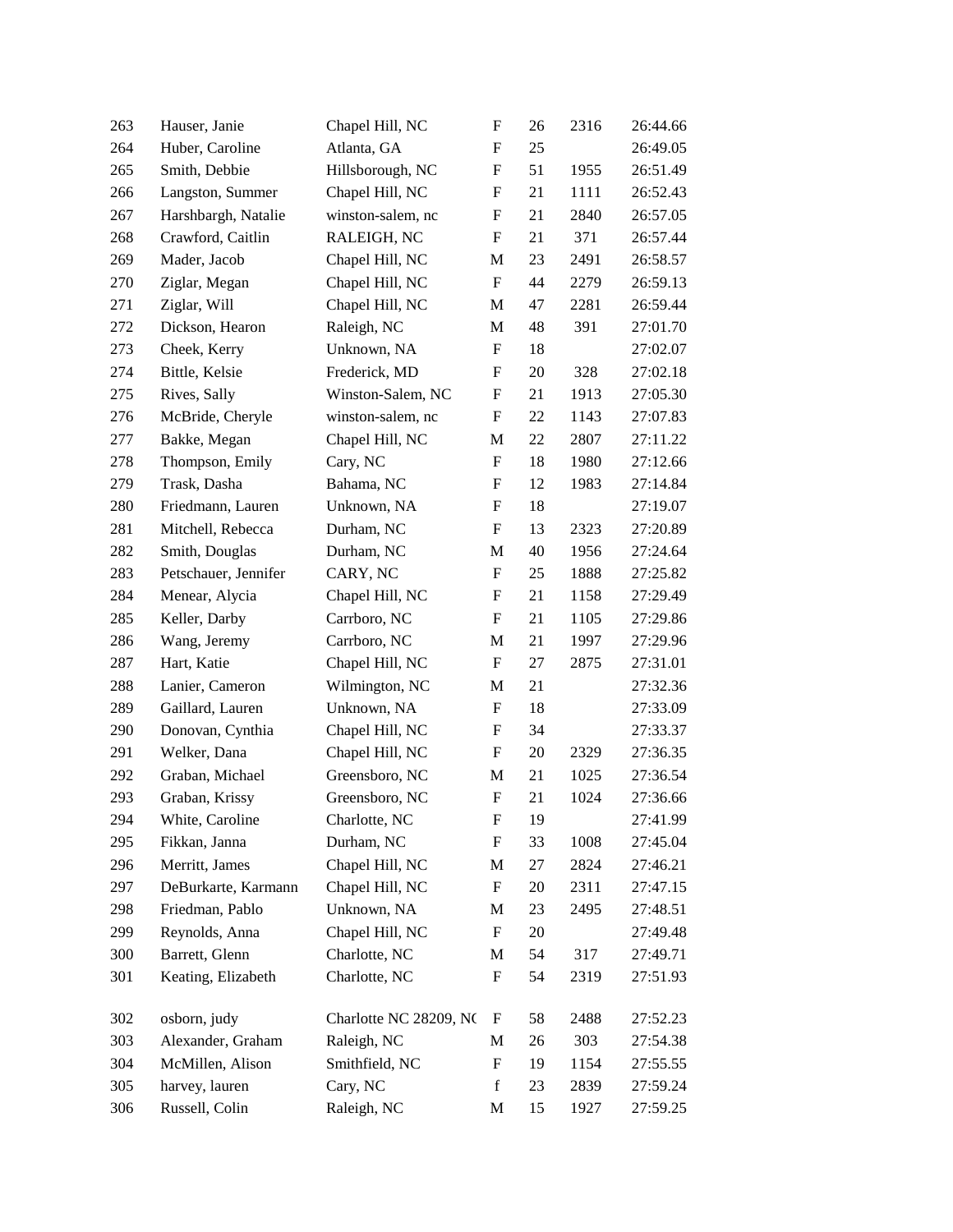| 307 | May, Margaret        | Asheville, NC     | F                         | 21 | 1142 | 28:00.30 |
|-----|----------------------|-------------------|---------------------------|----|------|----------|
| 308 | Gray, Emily          | Rocky Mount, NC   | F                         | 14 |      | 28:00.31 |
| 309 | Harris, Nancy        | Charlotte, NC     | F                         | 50 | 1052 | 28:00.35 |
| 310 | Gray, Kate           | Rocky Mount, NC   | F                         | 18 | 1030 | 28:00.49 |
| 311 | Clark, Deborah       | Winston-Salem, NC | F                         | 55 | 354  | 28:08.59 |
| 312 | Davis, Jessica       | Chapel Hill, NC   | $\boldsymbol{\mathrm{F}}$ | 24 |      | 28:09.90 |
| 313 | Marcus, Shelley      | Chapel Hill, NC   | F                         | 24 |      | 28:11.23 |
| 314 | Suddreth, Bob        | Concord, NC       | M                         | 50 | 2485 | 28:11.53 |
| 315 | Hines, LaQuoston     | Chapel Hill, NC   | F                         | 21 | 1072 | 28:12.22 |
| 316 | Trasko, Lindsay      | Chapel Hill, NC   | F                         | 24 | 1984 | 28:12.85 |
| 317 | Nolan, Sarah         | Cary, NC          | $\boldsymbol{\mathrm{F}}$ | 21 | 1177 | 28:14.49 |
| 318 | Wielgus, Magdalena   | Durham, NC        | F                         | 14 | 2261 | 28:17.40 |
| 319 | Mandel, Aaron        | Durham, NC        | M                         | 39 | 1134 | 28:19.65 |
| 320 | Fitzgerald, Kaitlin  | Raleigh, NC       | F                         | 21 | 1009 | 28:26.21 |
| 321 | Hamon, Michael       | Chapel Hill, NC   | M                         | 21 | 1046 | 28:26.37 |
| 322 | Kaptanoglu, Talia    | Durham, NC        | F                         | 11 | 1100 | 28:27.62 |
| 323 | Edmonds, Ciara       | Durham, NC        | F                         | 12 | 2313 | 28:27.69 |
| 324 | Hull, Erin           | winston-salem, nc | F                         | 19 | 2318 | 28:28.09 |
| 325 | Kaptanoglu, Murat    | Durham, NC        | M                         | 41 | 1099 | 28:29.28 |
| 326 | Jones, Chase         | Chapel Hill, NC   | M                         | 22 |      | 28:33.98 |
| 327 | rives, allie         | Chapel Hill, NC   | $\mathbf f$               | 14 | 1911 | 28:36.03 |
| 328 | Rives, Don           | Chapel Hill, NC   | M                         | 50 | 1912 | 28:36.18 |
| 329 | Hartman, Brianna     | Chapel Hill, NC   | F                         | 28 | 1056 | 28:37.14 |
| 330 | Thomas, Marian       | Chapel Hill, NC   | F                         | 19 | 1978 | 28:37.17 |
| 331 | Kao, Diana           | Chapel Hill, NC   | F                         | 18 |      | 28:43.70 |
| 332 | Vincent, Emily       | Chapel Hill, NC   | F                         | 21 | 1993 | 28:49.40 |
| 333 | Peters, Courtney     | Chapel Hill, NC   | F                         | 21 | 1886 | 28:49.45 |
| 334 | price, brent         | Unknown, NA       | m                         | 21 | 2841 | 28:56.12 |
| 335 | Lucas, Emily         | greensboro, NC    | F                         | 20 | 1124 | 28:58.84 |
| 336 | Harrison, Jordyn     | Chapel Hill, NC   | $\boldsymbol{F}$          | 20 | 1055 | 28:59.75 |
| 337 | west, katherine      | Unknown, NA       | $\mathbf f$               | 22 | 2861 | 29:01.28 |
| 338 | Smith, Hannah        | Chapel Hill, NC   | F                         | 20 | 1957 | 29:03.07 |
| 339 | O'Brien, Alexandra   | Chapel Hill, NC   | F                         | 27 | 1185 | 29:03.70 |
| 340 | O'Hara, Diane        | Washington, DC    | F                         | 28 | 1187 | 29:03.76 |
| 341 | Weissglass, Cortney  | Chapel Hill, NC   | F                         | 27 | 1999 | 29:04.11 |
| 342 | Buchanan, Ashley     | Gastonia, NC      | F                         | 22 | 2285 | 29:04.29 |
| 343 | Grommersch, Leslie   | Durham, NC        | F                         | 24 | 1038 | 29:04.88 |
| 344 | Fagan, Isabelle      | Chapel Hill, NC   | F                         | 21 | 1005 | 29:05.38 |
| 345 | Alexander, Elizabeth | Raleigh, NC       | F                         | 25 | 302  | 29:05.67 |
| 346 | Frei, Alicia         | Durham, NC        | F                         | 24 | 1017 | 29:08.34 |
| 347 | Steel, Eleanor       | Chapel Hill, NC   | F                         | 22 | 1963 | 29:09.53 |
| 348 | Hawkins, Kevin       | Unknown, NA       | m                         | 21 | 2845 | 29:10.60 |
| 349 | khoshnoodi, nikki    | Durham, NC        | F                         | 12 | 1108 | 29:10.86 |
| 350 | Hawkins, Kyle        | Unknown, NA       | M                         | 6  | 2844 | 29:11.27 |
|     |                      |                   |                           |    |      |          |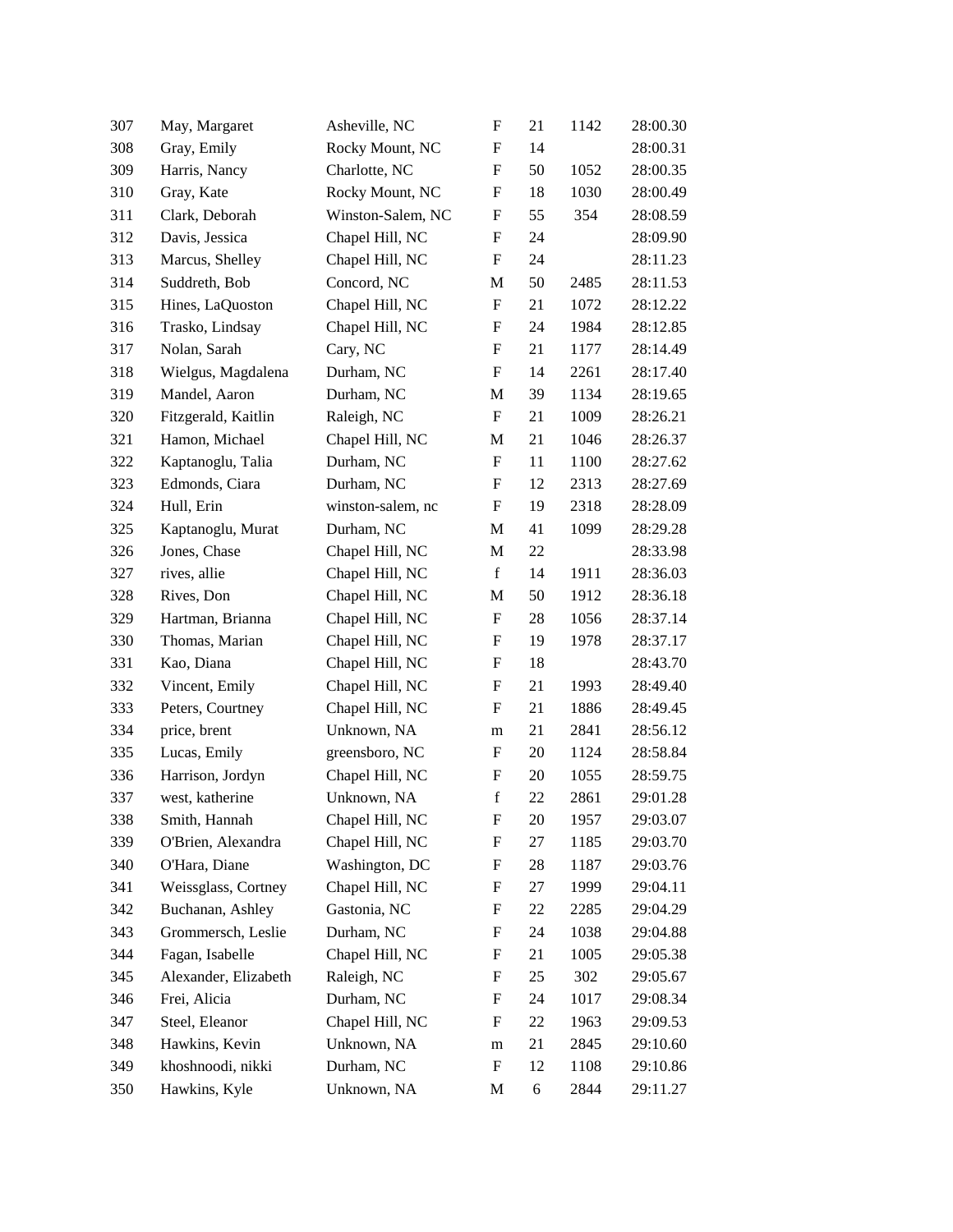| 351 | Sachee, Adam        | Charlotte, NC     | M                         | 19  | 1929 | 29:17.37 |
|-----|---------------------|-------------------|---------------------------|-----|------|----------|
| 352 | Holland, Steven     | Greensboro, NC    | M                         | 49  | 1077 | 29:17.98 |
| 353 | Podleski, Elena     | Durham, NC        | F                         | 13  | 2854 | 29:19.50 |
| 354 | Gardner, Kelly      | Unknown, NA       | ${\bf F}$                 | 12  | 2813 | 29:19.53 |
| 355 | Pellegrino, Sarah   | Raleigh, NC       | F                         | 18  | 1198 | 29:25.03 |
| 356 | Mahle, Jackie       | Raleigh, NC       | ${\bf F}$                 | 19  | 1132 | 29:25.11 |
| 357 | Wall, Kayla         | Chapel Hill, NC   | F                         | 20  | 2328 | 29:30.16 |
| 358 | Woerner, Chelsea    | Chapel Hill, NC   | F                         | 19  | 2330 | 29:33.36 |
| 359 | Harris, Heather     | Chapel Hill, NC   | ${\bf F}$                 | 37  | 1051 | 29:34.94 |
| 360 | Harris, Evan        | Chapel Hill, NC   | M                         | 9   | 1050 | 29:34.96 |
| 361 | Bruno, Elizabeth    | Chapel Hill, NC   | $\boldsymbol{\mathrm{F}}$ | 46  | 341  | 29:35.55 |
| 362 | Zanardi, Blake      | Chapel Hill, NC   | M                         | 22  | 2275 | 29:42.72 |
| 363 | Tevepaugh, Beth     | Chapel Hill, NC   | F                         | 22  |      | 29:43.61 |
| 364 | Johnson, Blake      | Chapel Hill, NC   | M                         | 44  | 1086 | 29:45.69 |
| 365 | Wilson, Taylor      | Chapel Hill, NC   | F                         | 20  | 2266 | 29:45.78 |
| 366 | garcia, stephanie   | Durham, NC        | $\mathbf f$               | 16  | 2832 | 29:46.26 |
| 367 | Nickerson, Nick     | Chapel Hill, NC   | M                         | 65  |      | 29:46.38 |
| 368 | Barker, Emilie      | Chapel Hill, NC   | F                         | 18  | 316  | 29:47.35 |
| 369 | Roer, Lydia         | Chapel Hill, NC   | F                         | 18  | 1918 | 29:48.64 |
| 370 | Ramirez, Nicole     | Chapel Hill, NC   | F                         | 19  | 1900 | 29:48.83 |
| 371 | Hoppin, Stephanie   | Raleigh, NC       | F                         | 28  | 1080 | 29:51.45 |
| 372 | Barrow, Olivia      | Chapel Hill, NC   | F                         | 19  |      | 29:53.69 |
| 373 | Sutherland, Molly   | Chapel Hill, NC   | F                         | 20  |      | 29:54.50 |
| 374 | Hilton, Sheena      | Chapel Hill, NC   | F                         | 28  | 2816 | 29:56.44 |
| 375 | Sammon, Una         | Chapel Hill, NC   | F                         | 19  | 1931 | 29:57.63 |
| 376 | Hoptman, Ellie      | Vienna, VA        | $\boldsymbol{\mathrm{F}}$ | 21  | 1081 | 29:59.40 |
| 377 | Rice, Emily         | Unknown, NA       | F                         | 21  | 2324 | 29:59.82 |
| 378 | Gult, Mary Golden   | Raleigh, NC       | F                         | 16  | 2871 | 29:59.89 |
| 379 | sloan, cameron      | Raleigh, NC       | $\mathbf f$               | 16  | 2869 | 29:59.96 |
| 380 | Bihlmeyer, Jennifer | WAKE FOREST, NC   | F                         | 26  | 325  | 30:14.25 |
| 381 | O'Connor, Patrick   | Raleigh, NC       | M                         | 31  | 1186 | 30:15.75 |
| 382 | Mann, Ellen         | Raleigh, NC       | $\mathbf F$               | 30  | 1135 | 30:15.78 |
| 383 | Plastina, Frank     | CARY, NC          | M                         | 48  | 1890 | 30:16.12 |
| 384 | Polk, Jessica       | WAKE FOREST, NC   | F                         | 27  | 1892 | 30:19.41 |
| 385 | Darrow, Catherine   | Carrboro, NC      | F                         | 39  | 2310 | 30:25.38 |
| 386 | hutcheson, spence   | Durham, NC        | m                         | 105 | 2866 | 30:28.59 |
| 387 | Modderno, Alexa     | Seagrove, NC      | F                         | 52  | 1166 | 30:34.98 |
| 388 | Jordan, Cameron     | Chapel Hill, NC   | F                         | 23  | 1094 | 30:36.14 |
| 389 | Ling, Paul          | Mebane, NC        | M                         | 40  | 1121 | 30:36.15 |
| 390 | Lucas, Sarah        | greensboro, NC    | F                         | 16  | 1125 | 30:36.68 |
| 391 | Rodriguez, Jason    | Mebane, NC        | M                         | 30  | 1917 | 30:37.38 |
| 392 | Ling, Heather       | Mebane, NC        | F                         | 37  | 1120 | 30:37.69 |
| 393 | Guy, Emily          | Fuquay-Varina, NC | F                         | 19  | 1041 | 30:38.47 |
| 394 | Land, Caroline      | Raleigh, NC       | $\boldsymbol{\mathrm{F}}$ | 19  | 1110 | 30:40.02 |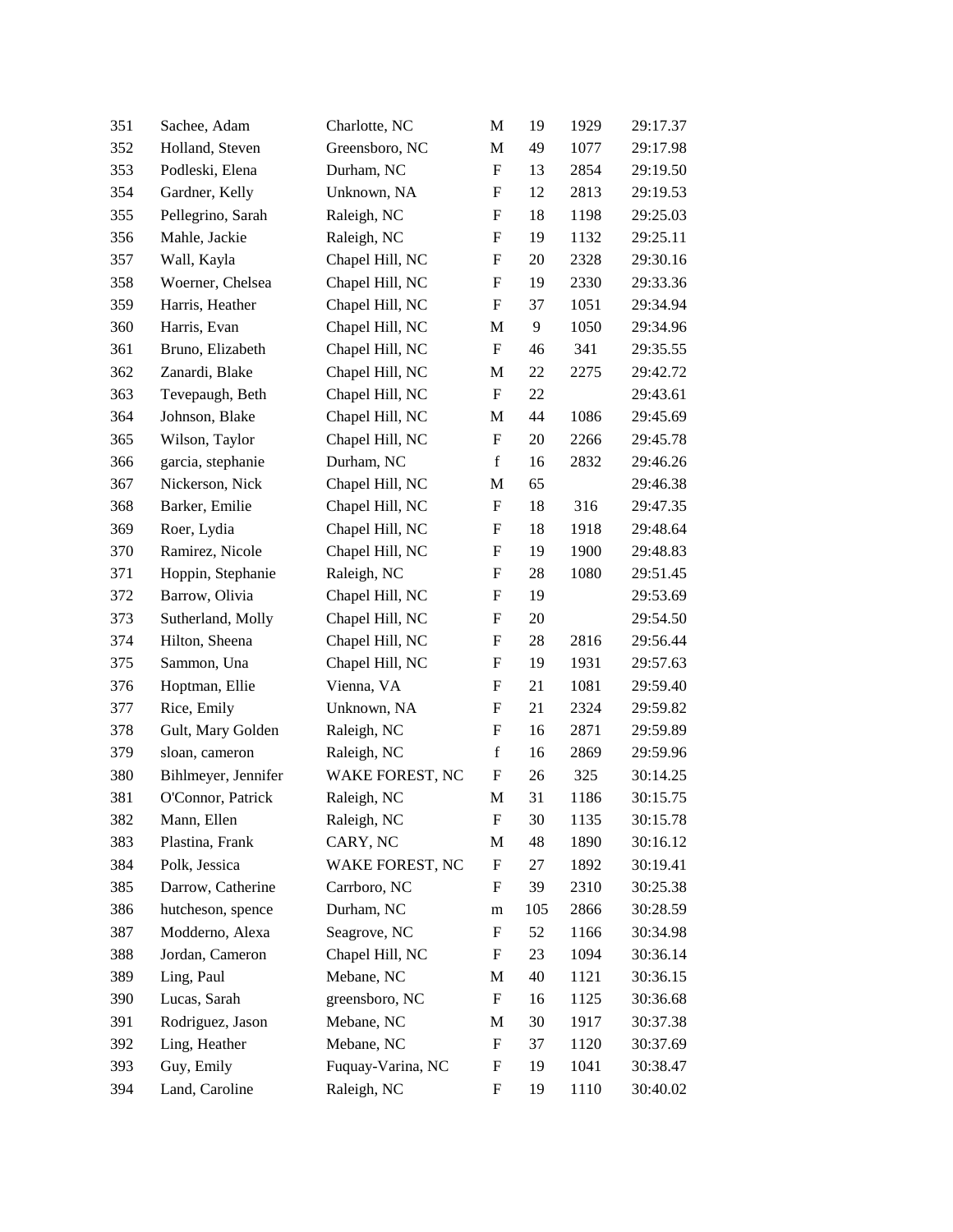| 395 | Hayes, Erin           | Chapel Hill, NC   | $\boldsymbol{\mathrm{F}}$ | 21  | 1059 | 30:41.19 |
|-----|-----------------------|-------------------|---------------------------|-----|------|----------|
| 396 | Flippin, Travis       | Chapel Hill, NC   | M                         | 38  | 1011 | 30:44.60 |
| 397 | Vartabedian, Danielle | Williamsburg, VA  | $\boldsymbol{\mathrm{F}}$ | 20  | 1989 | 30:46.53 |
| 398 | Cunningham, Carlyn    | RALEIGH, NC       | F                         | 44  | 374  | 30:47.73 |
| 399 | Justus, Phyllis       | Davidson, NC      | F                         | 53  | 1097 | 30:50.82 |
| 400 | Hiersteiner, Sophie   | winston-salem, nc | $\boldsymbol{\mathrm{F}}$ | 11  | 1068 | 30:50.93 |
| 401 | Hiersteiner, Rob      | winston-salem, nc | M                         | 47  | 1067 | 30:51.78 |
| 402 | Cooper, Emily         | Williamsburg, VA  | $\boldsymbol{\mathrm{F}}$ | 20  | 364  | 30:53.96 |
| 403 | Williams, Kaitlin     | Alpharetta, GA    | F                         | 18  | 2264 | 30:54.61 |
| 404 | Graham, Vann          | Chapel Hill, NC   | M                         | 39  | 1028 | 30:56.07 |
| 405 | Wielgus, Julia        | Durham, NC        | ${\bf F}$                 | 11  | 2260 | 31:07.04 |
| 406 | Cohen, John           | Unknown, NA       | M                         | 44  | 2494 | 31:09.85 |
| 407 | Torelli, Daniel       | Greensboro, NC    | M                         | 20  | 1982 | 31:12.67 |
| 408 | Crockett, Audrey      | Chapel Hill, NC   | F                         | 19  | 372  | 31:13.03 |
| 409 | Dryden, Katelyn       | Chapel Hill, NC   | F                         | 20  | 395  | 31:14.07 |
| 410 | coltrane, james       | Greensboro, NC    | M                         | 58  | 360  | 31:19.10 |
| 411 | McCarty, Tom          | Greensboro, NC    | M                         | 45  | 2496 | 31:19.20 |
| 412 | Norris, Mary          | Winston-Salem, NC | $\boldsymbol{\mathrm{F}}$ | 46  | 1180 | 31:22.17 |
| 413 | Bell, Amy             | Chapel Hill, NC   | F                         | 19  | 320  | 31:25.42 |
| 414 | Mooneyham, Kelly      | Raleigh, NC       | F                         | 21  | 1169 | 31:28.54 |
| 415 | Holland, Leslie       | Greensboro, NC    | $\boldsymbol{\mathrm{F}}$ | 49  | 1076 | 31:29.24 |
| 416 | Brown, Fabiana        | Chapel Hill, NC   | F                         | 21  | 338  | 31:29.48 |
| 417 | Perry, Tim            | Carrboro, NC      | M                         | 37  | 2383 | 31:33.81 |
| 418 | Smith, Morgan         | Chapel Hill, NC   | F                         | 19  | 1958 | 31:33.86 |
| 419 | Hennings, Summer      | Carthage, NC      | F                         | 18  |      | 31:34.59 |
| 420 | Egan, Chris           | Durham, NC        | M                         | 45  | 1000 | 31:40.10 |
| 421 | Beaudot, Duane        | Morrisville, NC   | M                         | 34  | 319  | 31:41.38 |
| 422 | Cossa, Kimberly       | Cary, NC          | $\boldsymbol{\mathrm{F}}$ | 21  | 367  | 31:42.73 |
| 423 | Jones, Tammy          | DURHAM, NC        | F                         | 40  | 1092 | 31:44.85 |
| 424 | Lampkin, Leigh-Anna   | Chapel Hill, NC   | F                         | 22  | 2833 | 31:46.05 |
| 425 | Griffin, Ashley       | Carrboro, NC      | $\boldsymbol{\mathrm{F}}$ | 24  | 1032 | 31:52.50 |
| 426 | kimmel, emily         | Greensboro, NC    | f                         | 20  | 2851 | 31:53.73 |
| 427 | Moise, Katie          | Chapel Hill, NC   | F                         | 20  |      | 31:53.81 |
| 428 | Coats, Erin           | Chapel Hill, NC   | F                         | 19  | 357  | 31:53.98 |
| 429 | Linkous, Jennifer     | Unknown, NA       | F                         | 19  |      | 31:55.83 |
| 430 | hart, tom             | Chapel Hill, NC   | m                         | 105 | 2873 | 31:57.26 |
| 431 | Katz, Mary            | Alexandria, VA    | F                         | 27  | 2874 | 31:57.26 |
| 432 | McKinney, Susan       | Charlotte, NC     | F                         | 46  | 1151 | 31:58.68 |
| 433 | Matheus, Lindsay      | Charlotte, NC     | F                         | 24  | 1140 | 32:00.08 |
| 434 | Henson, David         | Durham, NC        | M                         | 48  | 1061 | 32:05.30 |
| 435 | Williams, Morgan      | Robbins, NC       | F                         | 30  | 2265 | 32:10.64 |
| 436 | Thompson, Ciera       | Durham, NC        | F                         | 12  | 1979 | 32:11.16 |
| 437 | Marker, Diana         | Durham, NC        | F                         | 24  | 1136 | 32:12.52 |
| 438 | Anderson, Ajani       | Unknown, NA       | F                         | 11  | 2834 | 32:15.11 |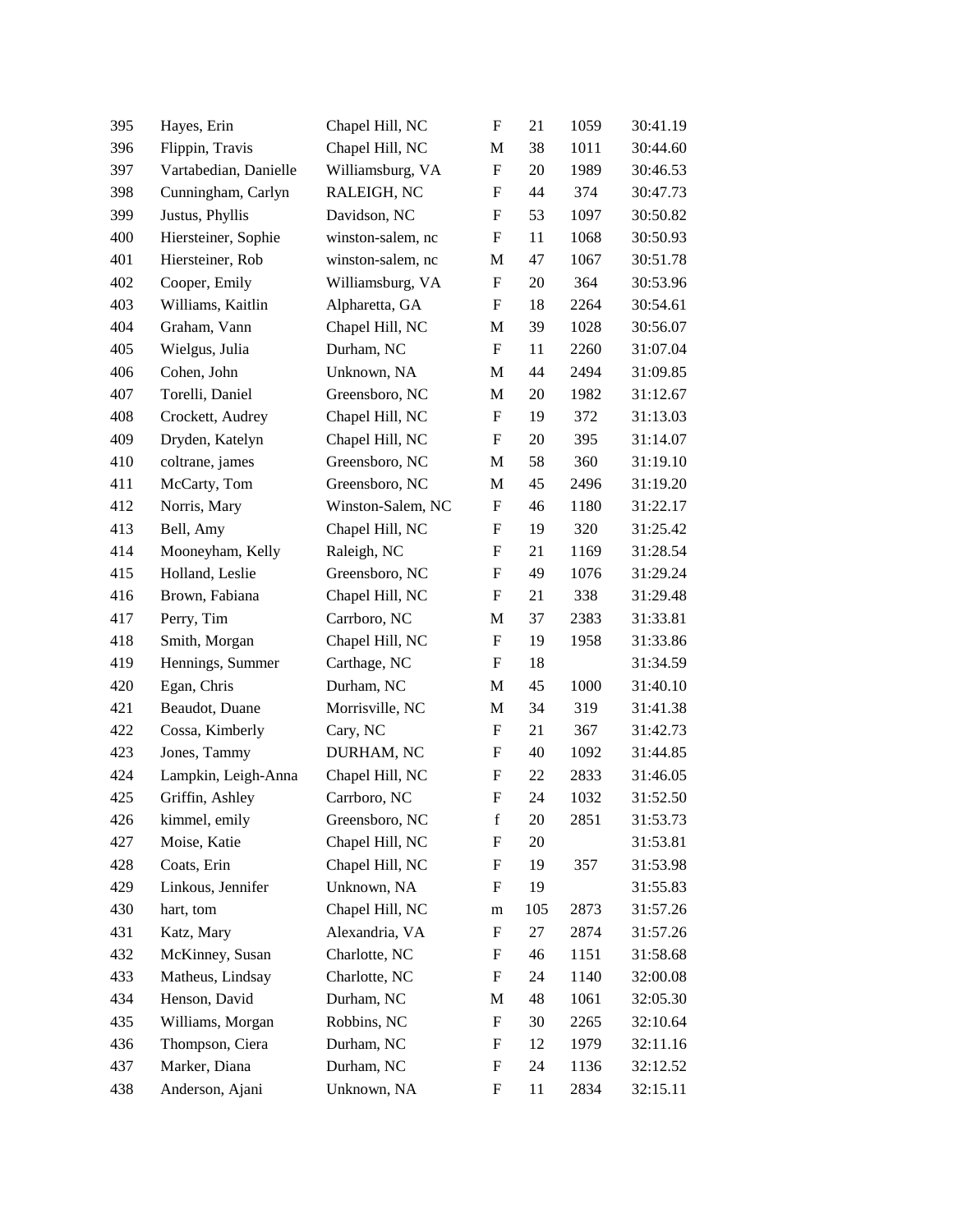| 439 | Lee, Monica             | Durham, NC        | F                         | 12               | 2489 | 32:15.20 |
|-----|-------------------------|-------------------|---------------------------|------------------|------|----------|
| 440 | McMillen, Lisa          | Smithfield, NC    | F                         | 47               | 1155 | 32:15.62 |
| 441 | Kayye, Olivia           | Chapel Hill, NC   | F                         | 10               | 1102 | 32:18.89 |
| 442 | Overton, Amy            | Chapel Hill, NC   | F                         | 21               | 1193 | 32:26.02 |
| 443 | Bentler, Ellie          | RALEIGH, NC       | F                         | 27               | 322  | 32:26.25 |
| 444 | Norton, Allison         | West Fargo, ND    | $\boldsymbol{\mathrm{F}}$ | 24               | 1182 | 32:26.75 |
| 445 | Sugiujaina, Zoe         | Unknown, NA       | F                         | 11               | 2809 | 32:27.00 |
| 446 | broyles, brad           | Garner, NC        | M                         | 45               | 340  | 32:28.22 |
| 447 | HATTLER, jackie         | Chapel Hill, NC   | F                         | 22               |      | 32:29.81 |
| 448 | Cunningham, Katie       | Chapel Hill, NC   | F                         | 20               |      | 32:31.59 |
| 449 | Parker, Cate            | Chapel Hill, NC   | $\boldsymbol{\mathrm{F}}$ | 19               |      | 32:31.70 |
| 450 | Hackney, Deb            | Durham, NC        | F                         | 33               | 1042 | 32:31.89 |
| 451 | Dobbins, Mary Ann       | Durham, NC        | F                         | 40               | 2312 | 32:32.30 |
| 452 | Swendiman, Kathleen     | Kensington, MD    | F                         | 62               | 1976 | 32:36.17 |
| 453 | Keller, Rhea            | Chapel Hill, NC   | F                         | 21               |      | 32:36.71 |
| 454 | Simon, Joanne           | <b>GRAHAM, NC</b> | F                         | 37               | 1951 | 32:39.37 |
| 455 | Scheetz, Lauren         | Southport, NC     | F                         | 19               | 1940 | 32:40.68 |
| 456 | Portwood, Natalie       | Chapel Hill, NC   | F                         | 13               | 1894 | 32:44.78 |
| 457 | Scott, Meg              | Greensboro, NC    | F                         | 48               | 2301 | 32:45.11 |
| 458 | Hiersteiner, Allie      | winston-salem, nc | F                         | 9                | 1065 | 32:47.27 |
| 459 | Hiersteiner, Jan        | winston-salem, nc | F                         | 47               | 1066 | 32:47.57 |
| 460 | Jackson, Mary           | Raleigh, NC       | F                         | 24               | 1083 | 32:49.52 |
| 461 | Yu, James               | RALEIGH, NC       | M                         | 36               | 2391 | 32:50.36 |
| 462 | anderson, valerie       | Durham, NC        | $\mathbf f$               | 39               | 2829 | 32:50.42 |
| 463 | Sullivan, Joanne        | Raleigh, NC       | $\boldsymbol{\mathrm{F}}$ | 47               | 1970 | 32:58.34 |
| 464 | Gattis, Abijah          | Durham, NC        | F                         | 13               | 2374 | 33:01.06 |
| 465 | Powers, Bill            | Chapel Hill, NC   | M                         | 76               | 2837 | 33:11.86 |
| 466 | Hefner, Leah            | Chapel Hill, NC   | F                         | 26               | 1060 | 33:13.84 |
| 467 | Lebron, Robert          | Durham, NC        | M                         | 46               | 1116 | 33:16.35 |
| 468 | McGowan, Kelly          | winston-salem, nc | F                         | 21               | 1147 | 33:17.78 |
| 469 | Lavendar, Angie         | Apex, NC          | $\boldsymbol{\mathrm{F}}$ | 40               | 1115 | 33:33.29 |
| 470 | bullard, jenna          | Unknown, NA       | $\mathbf f$               | 16               | 2822 | 33:43.44 |
| 471 | Espwal, Jose            | Unknown, NA       | M                         | 33               | 2821 | 33:43.62 |
| 472 | Morales-Espinal, Brandi | Unknown, NA       | F                         | 29               | 2820 | 33:43.63 |
| 473 | Unknown, 10             | Unknown, NA       | U                         | $\boldsymbol{0}$ | 2372 | 33:46.67 |
| 474 | Harrington, Jerry       | Chapel Hill, NC   | M                         | 53               | 1049 | 33:50.79 |
| 475 | Moise, Anna             | Franklin, TN      | F                         | 17               |      | 33:55.74 |
| 476 | Sculati, Jean           | Raleigh, NC       | ${\rm F}$                 | 55               | 1941 | 33:58.61 |
| 477 | Twomey, John            | Raleigh, NC       | M                         | 60               | 1985 | 33:58.90 |
| 478 | Garcia, Melissa         | Durham, NC        | F                         | 11               | 2831 | 34:01.08 |
| 479 | merritt, debra          | Elon, NC          | $\mathbf f$               | 48               | 2862 | 34:09.46 |
| 480 | Britton, Jim            | Durham, NC        | $\mathbf M$               | 36               | 337  | 34:15.33 |
| 481 | Rey, Ashlea             | Unknown, NA       | ${\rm F}$                 | 19               | 1908 | 34:16.05 |
| 482 | Fraser, Kelsey          | Unknown, NA       | F                         | 19               | 1015 | 34:16.14 |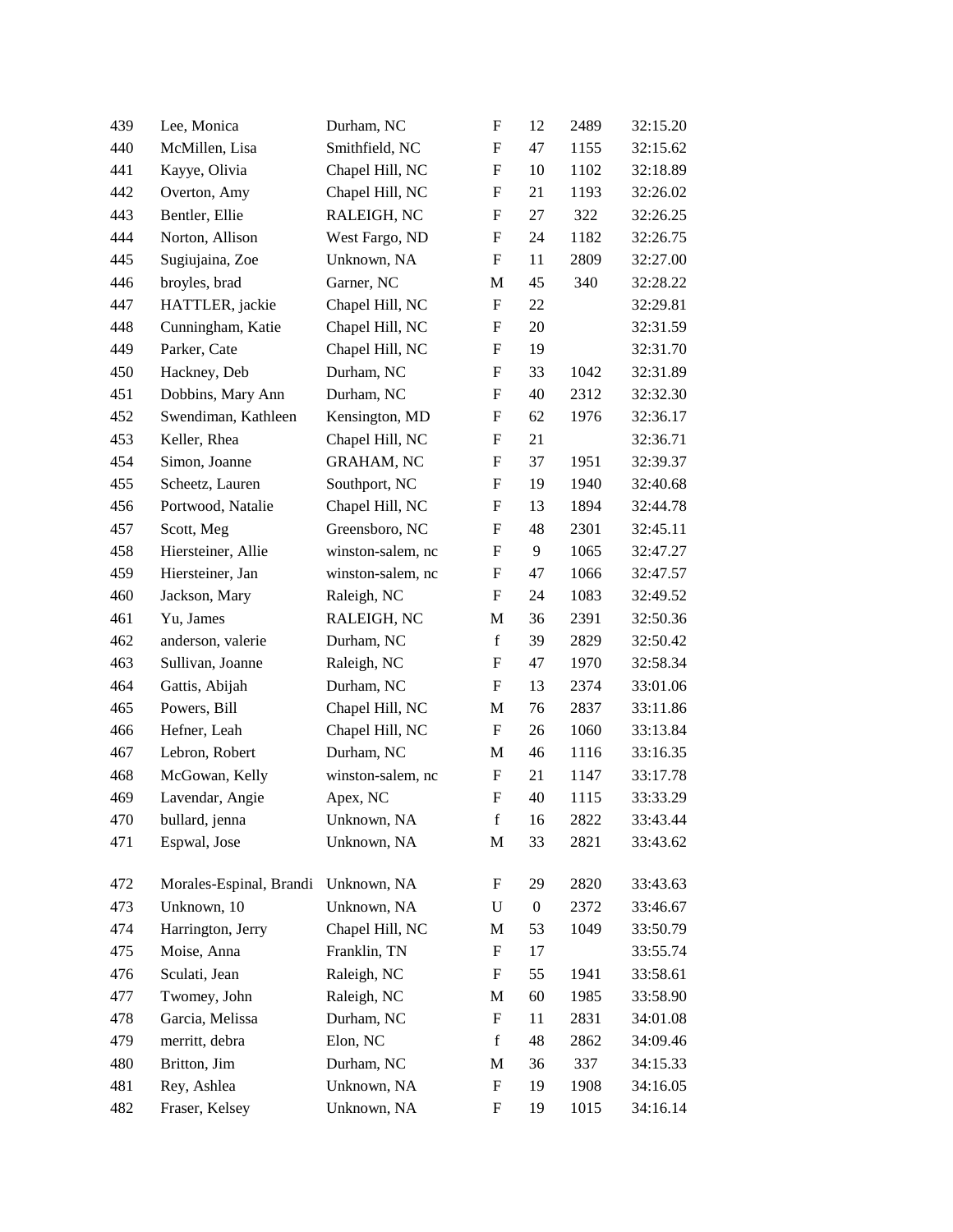| 483 | Meisner, Ashley    | Durham, NC            | F                         | 28 | 1157 | 34:18.80 |
|-----|--------------------|-----------------------|---------------------------|----|------|----------|
| 484 | Brett, Km          | Chapel Hill, NC       | F                         | 22 | 336  | 34:20.35 |
| 485 | Lari, Elizabeth    | Shelby, NC            | F                         | 44 | 1113 | 34:27.45 |
| 486 | Rabin, Alexis      | Chapel Hill, NC       | $\boldsymbol{\mathrm{F}}$ | 20 | 1899 | 34:30.76 |
| 487 | Gensch, Abbey      | Belmont, NC           | F                         | 20 | 1019 | 34:32.31 |
| 488 | Dimoulas, Areti    | Cary, NC              | $\boldsymbol{\mathrm{F}}$ | 39 | 393  | 34:40.38 |
| 489 | Deans, Carolyn     | Morrisville, NC       | F                         | 30 | 383  | 34:50.29 |
| 490 | Glish, Mary        | Chapel Hill, NC       | F                         | 53 | 1023 | 34:59.10 |
| 491 | Buckley, Molly     | Carrboro, NC          | $\boldsymbol{\mathrm{F}}$ | 25 | 343  | 35:03.95 |
| 492 | Holland, Cammie    | Greensboro, NC        | F                         | 14 | 1074 | 35:05.38 |
| 493 | Miller, McKenzie   | Unknown, NA           | $\boldsymbol{\mathrm{F}}$ | 21 |      | 35:07.74 |
| 494 | Thompson, Jennifer | Durham, NC            | F                         | 34 | 2388 | 35:08.20 |
| 495 | Butler, William    | <b>BURLINGTON, NC</b> | M                         | 40 | 346  | 35:09.97 |
| 496 | Butler, Ann        | <b>BURLINGTON, NC</b> | $\boldsymbol{F}$          | 40 | 345  | 35:16.29 |
| 497 | Romano, Teresa     | Durham, NC            | F                         | 28 | 1920 | 35:22.69 |
| 498 | GRAY, ELIZABETH    | Mebane, NC            | $\boldsymbol{\mathrm{F}}$ | 33 | 1029 | 35:29.20 |
| 499 | Lim, Janet         | CARY, NC              | F                         | 23 | 1119 | 35:31.74 |
| 500 | Davis, Sarah       | Raleigh, NC           | F                         | 28 | 382  | 35:33.10 |
| 501 | Ober, Brandy       | Pittsboro, NC         | F                         | 25 | 2876 | 35:35.44 |
| 502 | Tulis, Melissa     | Unknown, NA           | F                         | 19 |      | 35:38.22 |
| 503 | Mahone, Katie      | Lake Ridge, VA        | F                         | 20 | 1133 | 36:12.79 |
| 504 | McDevitt, Lauren   | Winston-Salem, NC     | F                         | 20 | 1145 | 36:12.92 |
| 505 | Lawson, Erin       | Durham, NC            | F                         | 11 |      | 36:13.57 |
| 506 | Clary, Gillian     | Durham, NC            | F                         | 26 | 355  | 36:16.76 |
| 507 | Tyler, Summer      | Durham, NC            | F                         | 26 | 1986 | 36:17.02 |
| 508 | Johnson, Jessica   | Raleigh, NC           | $\boldsymbol{\mathrm{F}}$ | 24 | 1088 | 36:19.41 |
| 509 | Reitz, Julie       | Mebane, NC            | F                         | 27 | 1905 | 36:25.56 |
| 510 | Cohen, Susan       | Durham, NC            | F                         | 30 | 359  | 36:25.78 |
| 511 | Reitz, Michael     | Mebane, NC            | M                         | 33 | 1906 | 36:28.37 |
| 512 | Snyder, Sofia      | Durham, NC            | F                         | 10 | 2386 | 36:33.16 |
| 513 | Showalter, Robin   | Sanford, NC           | ${\rm F}$                 | 44 | 1950 | 36:36.07 |
| 514 | Phelps, Neely      | ROLESVILLE, NC        | $\mathbf F$               | 35 | 1889 | 36:37.83 |
| 515 | Young, Emily       | Raleigh, NC           | F                         | 24 | 2815 | 36:42.89 |
| 516 | Yokeley, Jessica   | Morrisville, NC       | ${\rm F}$                 | 33 | 2308 | 36:59.70 |
| 517 | Roche, Robin       | Durham, NC            | F                         | 25 | 1916 | 37:13.23 |
| 518 | Roche, Edward      | Durham, NC            | M                         | 24 | 1915 | 37:13.89 |
| 519 | Himmel, Theresa    | Chapel Hill, NC       | F                         | 42 | 1071 | 37:47.59 |
| 520 | Reynolds, Regan    | Raleigh, NC           | F                         | 30 | 1909 | 38:08.88 |
| 521 | Willcox, Sarah     | RALEIGH, NC           | F                         | 28 | 2262 | 38:09.00 |
| 522 | Norris, Tamara     | Chapel Hill, NC       | F                         | 52 | 1181 | 38:34.28 |
| 523 | Hernandez, Amy     | Durham, NC            | F                         | 39 | 1062 | 38:47.63 |
| 524 | Norris, Caroline   | Winston-Salem, NC     | F                         | 20 | 1178 | 38:56.56 |
| 525 | Ashburner, Karen   | WAKE FOREST, NC       | F                         | 42 | 310  | 38:59.76 |
| 526 | Scott, Jacqueline  | Cary, NC              | $\boldsymbol{\mathrm{F}}$ | 22 | 2385 | 39:05.16 |